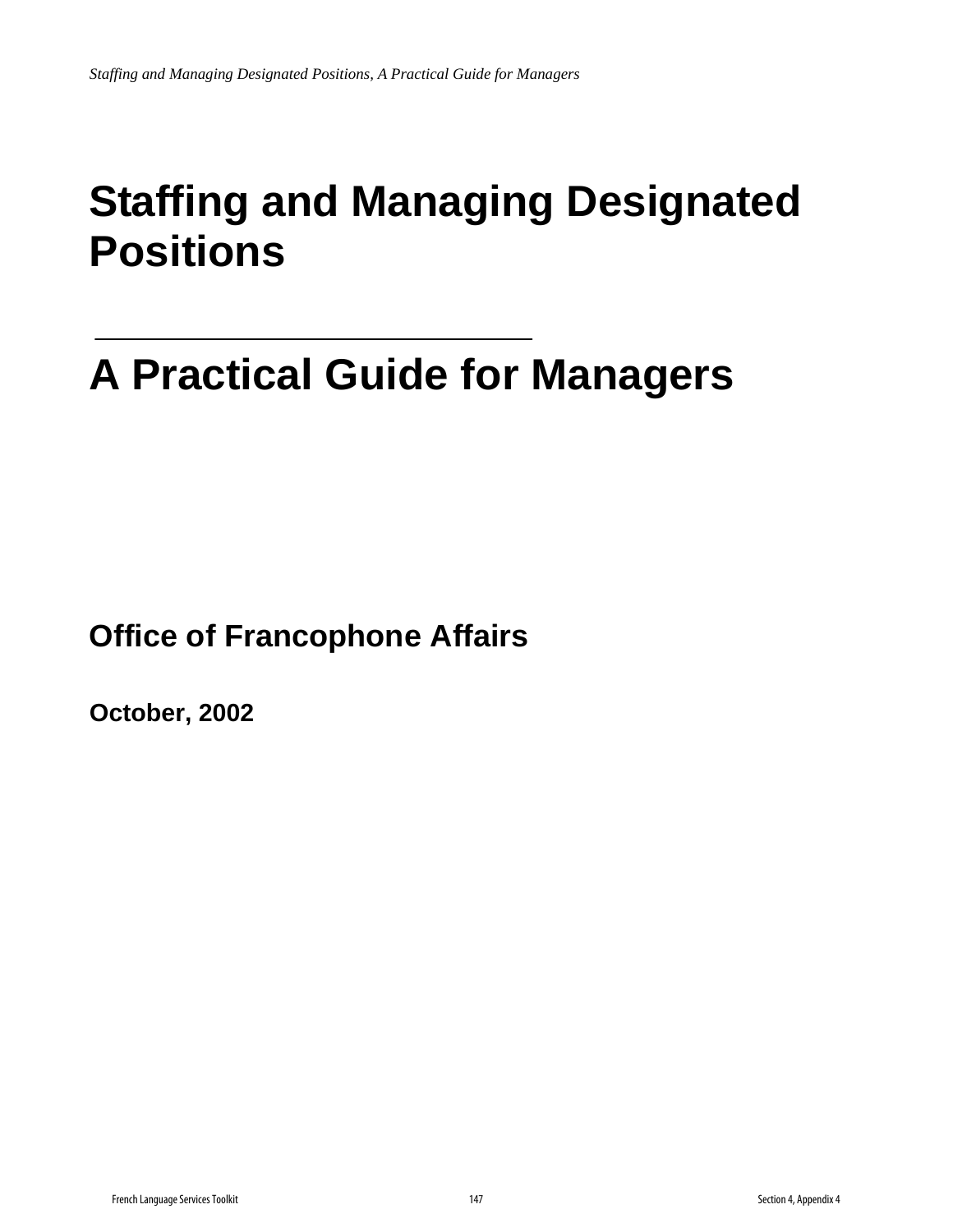#### **TABLE OF CONTENTS**

- 1. Introduction
- 2. How to decide which positions should be designated
- 3. How to fill a designated position
- 4. How to back-fill a designated position
- 5. What to do when the search is unsuccessful
- 6. How to abolish a designated position
- 7. Bumping rights and designated positions
- 8. Reports on designated positions
- 9. Strategies to recruit qualified bilingual candidates
- 10. Strategies to retain staff in designated positions
- 11. Roles and responsibilities of key players
- 12. Conclusion
- 13. Qs and As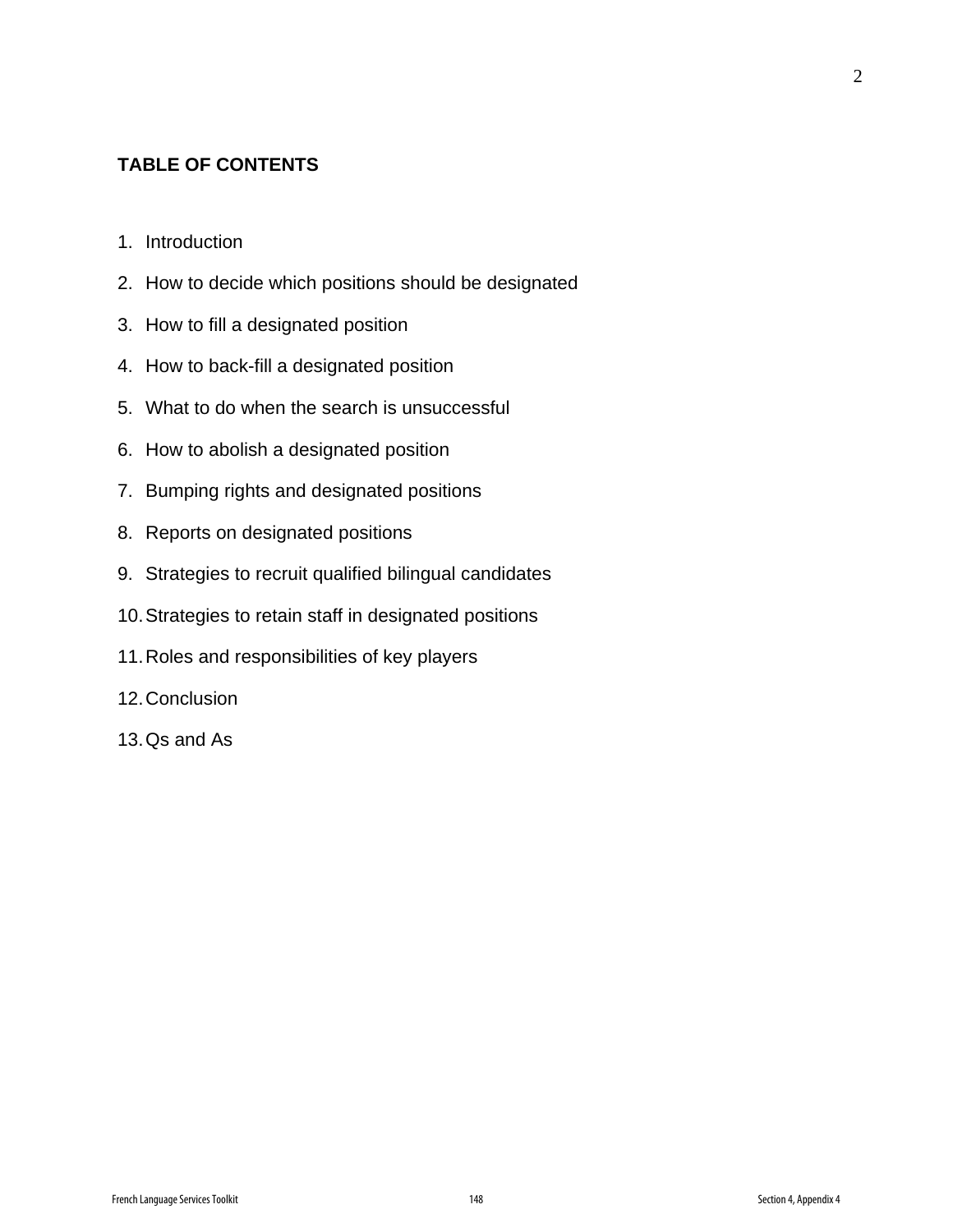## **1. INTRODUCTION**

Under the *French Language Services Act (FLSA)*, French-speaking Ontarians have the right to receive provincial government services in French from central and head offices as well as offices located in or serving designated areas.

The Minister Responsible for Francophone Affairs is responsible for the administration of the *FLSA*, while deputy ministers are accountable for its implementation and the quality of French-language services in their respective ministries.

Managers of program areas with obligations under the *FLSA* must ensure that their program areas have a sufficient number of designated positions filled with bilingual staff to ensure that French-speaking Ontarians have access to services of equal quality to those offered in English.

*Staffing and Managing Designated Positions, A Practical Guide for Managers* was developed by the Office of Francophone Affairs (OFA). It is the central agency responsible for the development of French-language services guidelines and policies. The *Practical Guide* sets out the steps to manage the main aspects of staffing designated positions effectively. It also includes useful tips, links to key web sites, references to other relevant resources as well as Qs and As. **Please note that where there are variations between this guide and the collective agreement, the relevant collective agreement provisions prevail.** 

The *Practical Guide* complements:

- the OFA's *French-language Services Guideline # 4* entitled *Managing Positions Designated to Provide Services in French;*
- the *Staffing Operating Policy,* Management Board Secretariat (MBS); (\*)
- *A Manager's Guide to Staffing in the OPS* (MBS),
- *French Language Training and Evaluation Guideline*, ( MBS).

For more information on French-language services, contact your ministry's Frenchlanguage-services Coordinator or visit the OFA's Intranet and Internet sites (\*) The OFA would like to thank all those who offered their knowledge, skills, experience and time to the development of this *Practical Guide*.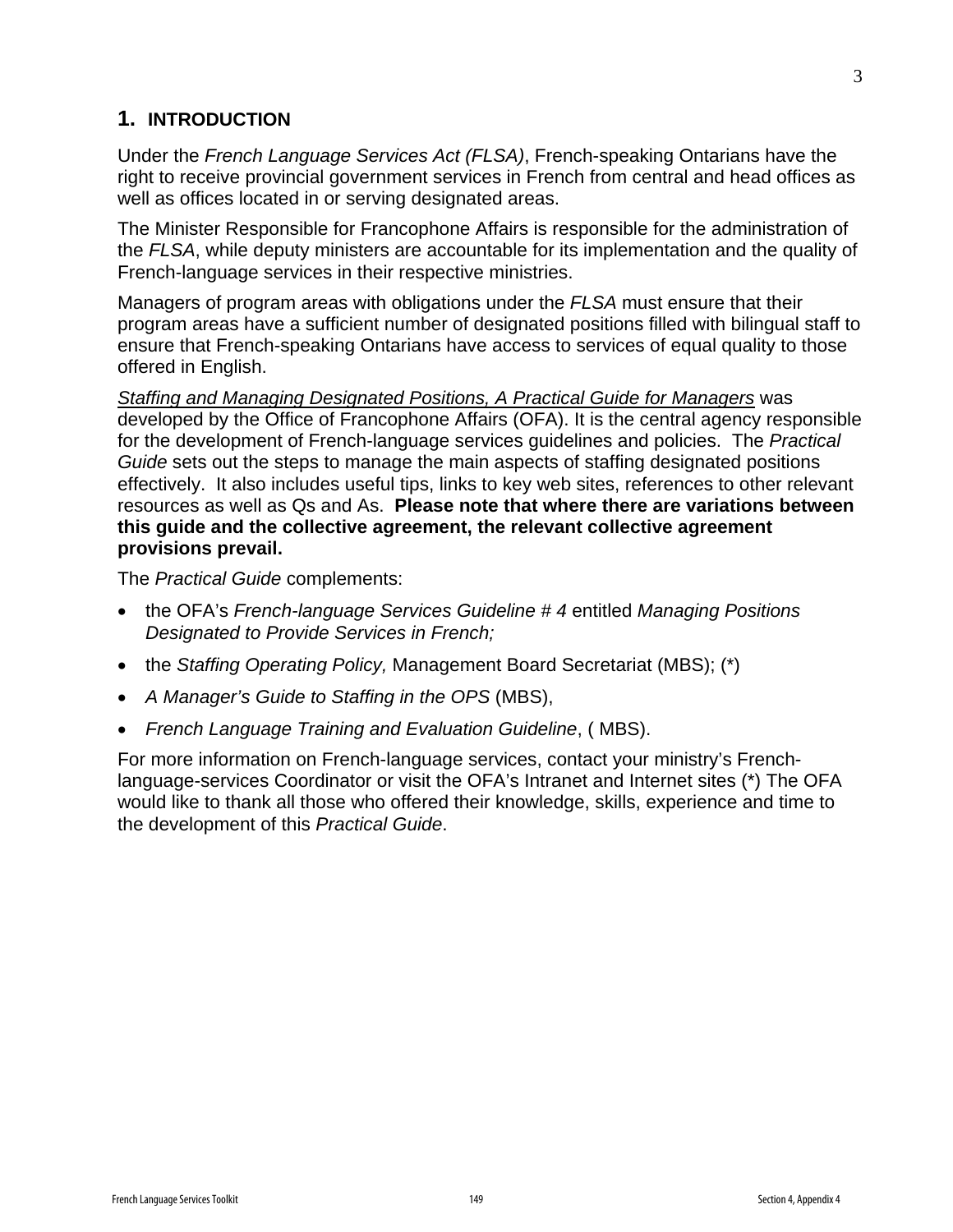## **2. HOW TO DECIDE WHICH POSITIONS SHOULD BE DESIGNATED**

In consultation with the ministry's French-language services coordinator and the local human resources consultant, managers should ensure that positions are designated to cover all tasks related to the planning and delivery of public services in French at central offices and offices located in or serving designated areas. For instance,

- administrative (e.g., receptionists, administrative assistants);
- communications (e.g., communications advisers, media relations officers);
- human resources (e.g., human resources consultants);
- inspection, investigation and enforcement (e.g., police officers, conservation officers);
- operational (e.g., radio dispatchers);
- policy and program development, stakeholder relations and public consultations (e.g., policy analysts, program consultants);
- technical (e.g., technicians with contacts with the public);
- specialized (e.g. engineers, biologists with contacts with the public).

In addition, ministries should consider designating management and senior management positions as well as positions for which incumbents are responsible for proof-reading French-language publications, forms and documents aimed at the general public (after translation and before printing), revising correspondence written by staff in French and assisting the Webmaster with the development and updating of the government's Frenchlanguage web sites.

*Note:* both classified and unclassified positions can be designated.

Other factors to consider when determining how many designated positions are needed include the potential volume of contact with French-speaking clients and Francophone groups, the number of hours the office is open and shift work.

#### **New and expanded programs**

When a ministry introduces a new program or expands an existing program in a central office or office located in or serving a designated area, the program area manager should consult the ministry's French-language services coordinator to determine the best way to ensure that this service is available in French.

#### **Language of administration**

English is the language of administration in the Government of Ontario – unlike the federal government where both English and French are languages of administration in some areas.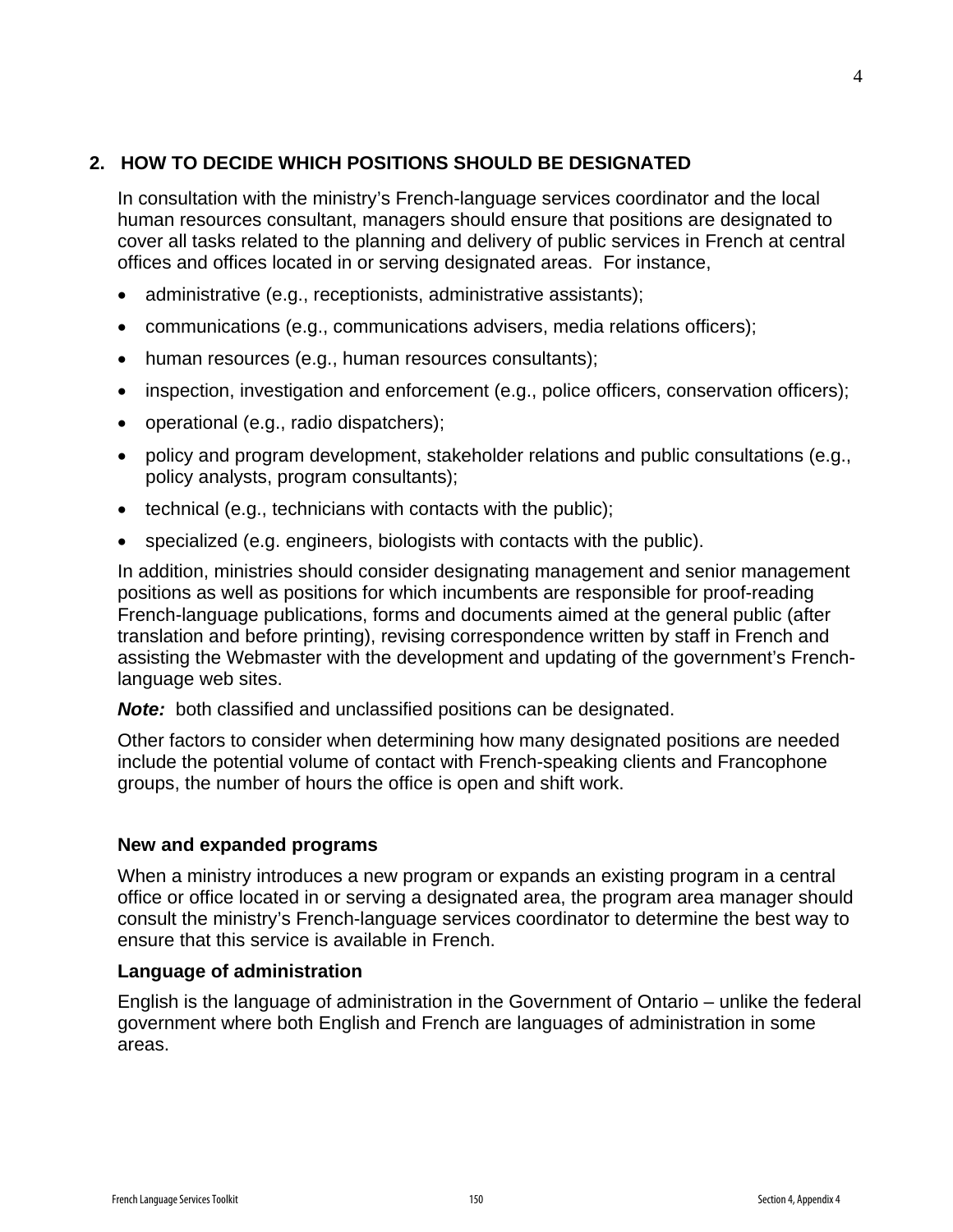## **3. HOW TO FILL A DESIGNATED POSITION**

When filling a vacant designated position, your goal should be to hire a candidate who is proficient in both English and French and has the other qualifications for the job. The following are seven key steps related to staffing designated positions. **Please note that these steps highlight those particular aspects of the staffing process where specific things need to be considered or attended to when staffing and filling a designated position. It does not include all necessary steps to be followed when staffing a designated position. The** *Staffing Operating Policy* **and the** *Managers Guide to Staffing* **, as well as your human resources consultant should be consulted.** 

#### **Step 1 – Determine the French-language proficiency requirements of the position**

Employees in designated positions are required to be proficient in English and French at the advanced or superior levels. As explained in **A Manager's guide to Staffing in the Ontario Public Service** (Section 1.7: *Staffing Positions Requiring Proficiency in French*), "*Only individuals who possess the required language skills can be appointed to positions that require proficiency in French"*.

Consequently, when French-language proficiency is a requirement of the position, it can be used as a criterion to screen out candidates who are not at the requisite levels. It is the responsibility of managers to determine the specific French-language proficiency level that is required for the position (advanced or superior) and to determine if written Frenchlanguage skills are also required. This must be done in consultation with the ministry's French-language services coordinator and local Human Resources consultant, and the information should be recorded in the WIN system.

#### **Description of French-language proficiency levels**

#### **Verbal Proficiency**

**Advanced level:** At this level, one has the ability to participate in conversations and satisfy many work requirements. One can discuss work-related matters with some ease and facility, expressing opinions and offering views. One is able to take part in a variety of verbal exchanges and to participate in meetings and discussion groups. However, one still needs help with handling complicated issues or situations. One is generally good in either grammar or vocabulary but not in both.

**Superior level:** At this level, one has the ability to speak the language with sufficient structural accuracy and vocabulary to participate effectively in most formal and informal conversations on practical, social and professional topics. One is able to use idioms and specific vocabulary relevant to a variety of contexts and to give verbal presentations in both formal and informal settings.

#### **Written Proficiency**

**Advanced level:** At this level, one is able to use a variety of sentence types to express general ideas and opinions on non-specialized topics. One can write simple letters and reports required of the position. One experiences few problems with either grammar or spelling. However, the writing style may represent literal translations. Nevertheless, a sense of organization is emerging and one is beginning to sense what is stylistically and grammatically correct in French.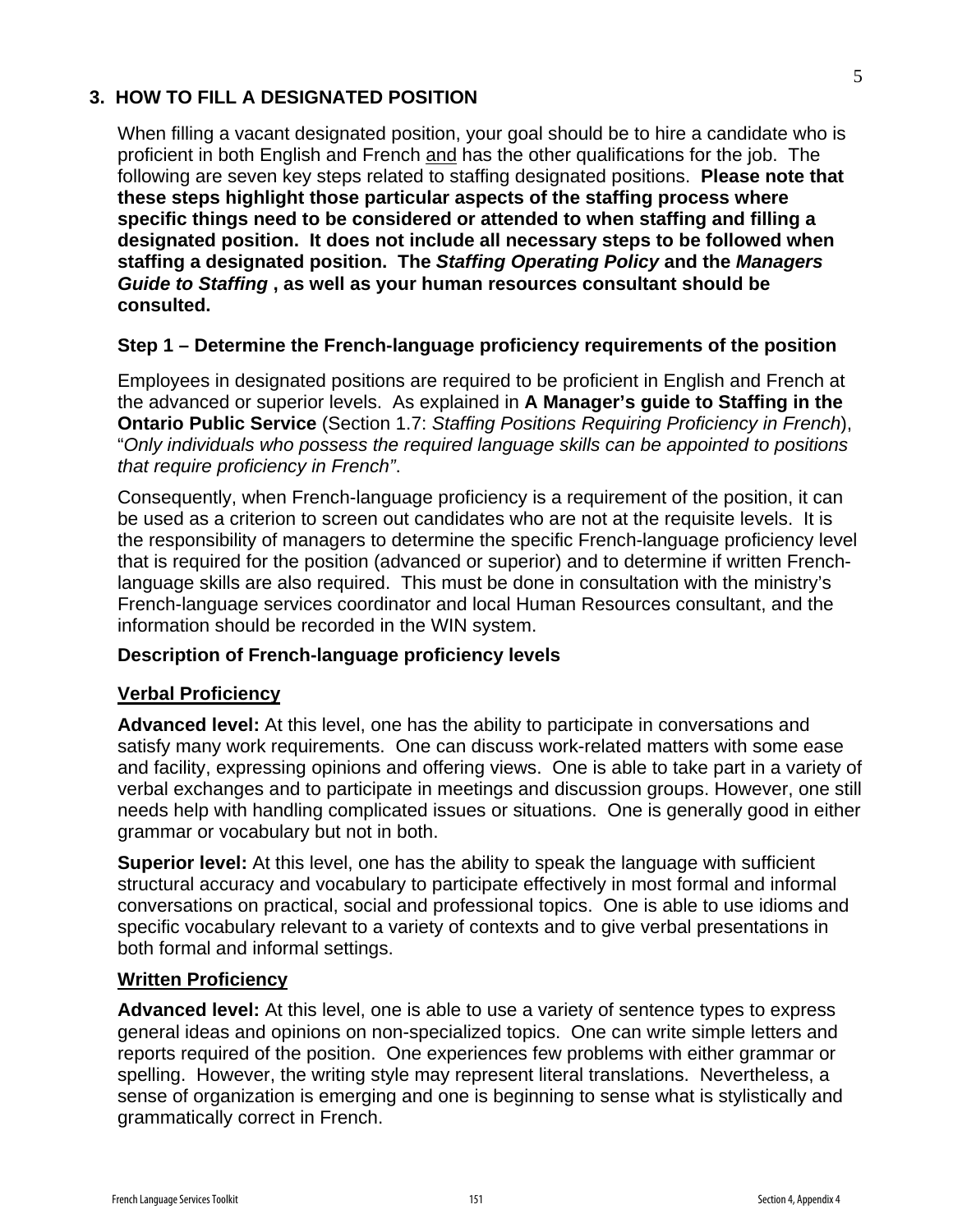**Superior level:** At this level, one is able to express oneself effectively in most formal and informal writing tasks/assignments on practical, social and professional topics. One is able to recognize awkwardness in sentence structure and paragraphs. Errors in grammar and spelling are minor and infrequent.

#### *Useful tips*

- If the incumbent in a designated position has to make presentations to Francophone groups in French, participate in consultations with Francophone groups on proposed or new legislation or programs, or review proposals submitted by Francophone organizations, *superior verbal* French-language proficiency is generally required.
- If the incumbent has to write correspondence and other documents in French on a regular basis (e.g., comments on proposals submitted in French by Francophone organizations, presentation material) *advanced written* French-language proficiency is generally required. However, documents written in French by advanced-level staff should be reviewed by someone who possesses the *superior written* French-language proficiency level.
- For translator and bilingual communications adviser positions as well as for positions in which the incumbents are responsible for reviewing the quality of French-language publications and web sites, the *superior written* French-language proficiency level is generally required.
- If it is anticipated that the incumbent will rarely have to prepare written documents in French, the manager may, in consultation with the ministry's French-language services coordinator, decide to use translation services rather than require the *written* Frenchlanguage proficiency for the position. However, the manager must ensure that the OPS standards for responding to correspondence (15 working days) are met. *Note:* this may not be an option for certain positions that require that incumbents produce reports or documents in French "on the spot".

## **Step 2 – Prepare/review job ad and job description**

When preparing or reviewing the job ad for a designated position, make sure it includes the phrase "proficiency in English and French". The ad must not specify the Frenchlanguage proficiency level required (advanced or superior). If the ad is to be posted in *Job Mart* or external media, the English version of the ad should be sent for translation into French to an MBS-approved translation services supplier, if a French version of the ad does not already exist.

When preparing or reviewing the job description for a designated position, make sure it specifies the French-language proficiency level required (advanced or superior) and that it indicates which responsibilities the incumbent may be called upon to carry out in French (e.g., respond to inquiries in English and French).

**Note:** the job description is an internal document, and therefore does not need to be translated into French, even if it is given to candidates before an interview.

#### **Step 3 - Post the job ad**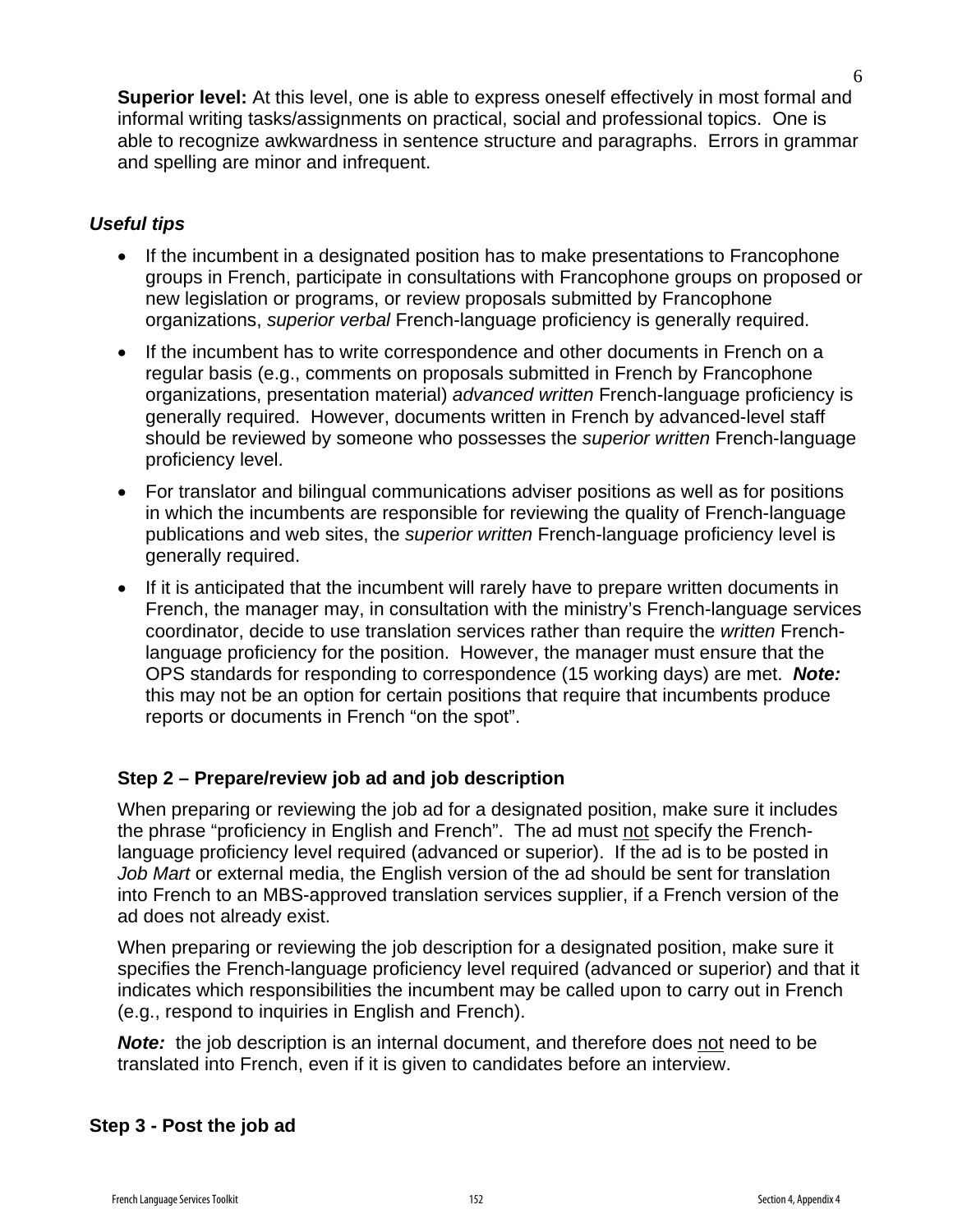The OPS is committed to broad access to employment. Ministries are encouraged to widen the area-of-search in employment advertising for designated positions. As a result, competitions for designated positions are generally *open* rather than OPS-wide *restricted.*  **Please note that specific exceptions to the requirement to post are included in collective agreements, the Staffing Operating Policy, the Managers Guide to Staffing, etc.** 

Job ads must be sent to the Communications Services Branch of Management Board Secretariat for review and posting. The **Staffing Operating Policy** stipulates that: *"All external paid employment advertisements must be sent for processing to Management Board Secretariat."*

Competitions for designated positions generally appear in:

- *Jobmart* (in English and French);
- *GoJobs* (in English and French);
- English-language newspapers (in English);
- French-language newspapers (in French).

**Note:** job ads for non-designated positions do not have to be advertised in Frenchlanguage newspapers.

*LeDroit* is the only daily French-language newspaper in Ontario; most French-language newspapers are weekly or bi-weekly papers. When there are no French-language newspapers in the area of search, the ad for a designated position that runs in the English-language newspapers must include a phrase in French giving candidates the name and telephone number of the person to call to get information in French about the position. For example, you can use the following: "Pour renseignements, veuillez communiquer avec…".

#### *Useful tips*

- Consult your ministry's French-language services coordinator or your local human resources consultant about effective ways to reach potential candidates for designated positions, or about developing coordinated ministry-wide initiatives to attract qualified bilingual candidates.
- Consider placing both the English and French ads on external job boards, such as Workopolis.
- Consider adding the phrase in French ("Pour renseignements, veuillez communiquer avec…") in the English ad even if the French ad appears in a local French-language newspaper, again to attract the attention of French-speaking readers.
- Consider placing ads in French-language newspapers outside the province, especially for professional or specialized positions.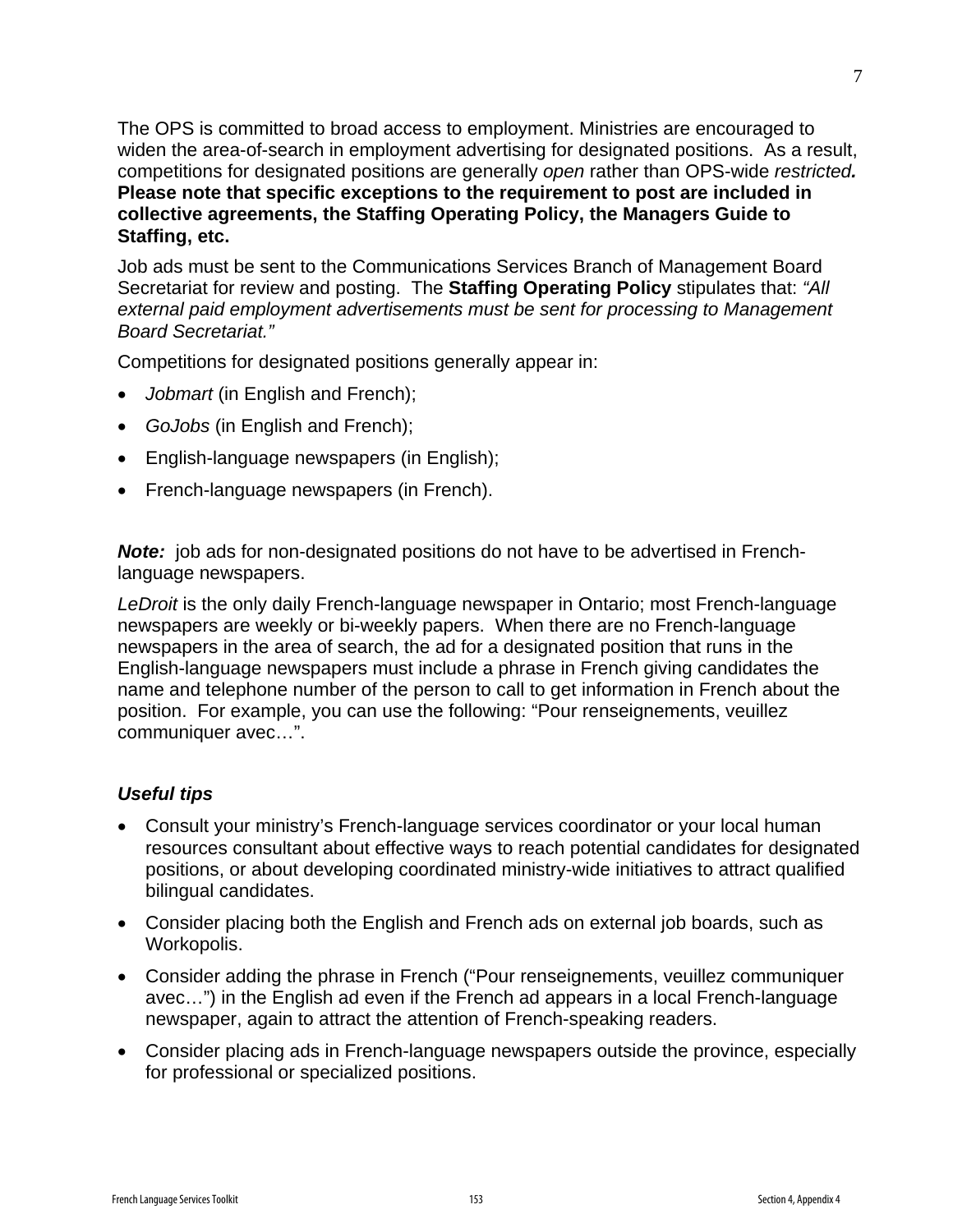#### **Outreach strategies**

- Since ads in *Jobmart* and newspapers are not always sufficient to reach qualified bilingual candidates, consider using outreach strategies to increase the pool of potential candidates. Ministries have often been successful in recruiting bilingual candidates by:
	- Placing ads in the newsletters or on the bulletin/job boards of Francophone agencies and organizations;
	- Using the services of search firms/head hunters that specialize in bilingual positions;
	- Placing ads in professional French-language journals;
	- Developing links with Francophone colleges, and with bilingual universities that may be able to identify candidates and advertise the position on their bulletin boards;
	- Participating in job fairs at Francophone colleges, and bilingual universities.

#### *Links*

• *Renewing and Revitalizing the Workforce: Actions for Managers* (MBS) (http://intra.hropenweb.gov.on.ca/hrstrategy/rr\_catalogue/manager/entry.htm)

#### **Step 4 - Review applications**

As outlined in the **Staffing Operating Policy** (Corporate Management Directives, 2000) there are mandatory requirements in the process of recruitment and selection. They are:

- *Recruitment activities must be based on a documented description of the duties, responsibilities and qualifications required of the work to be performed.*
- *Employee selection must be based on a thorough assessment of a candidate's ability to demonstrate the qualifications required for effective performance. For permanent work, candidates must be assessed using at least one screening method(e.g. review of resumes) and at least three rating methods (e.g., work samples, interviews, workrelated tests, written or oral presentations, behavioral competency assessments, personnel file reviews, reference checks, etc.)*

#### The **Staffing Operating Policy** also points out that:

- Selection criteria form the basis on which all candidates are screened and rated and must :
	- o Be developed from, and weighted in accordance with, the relative importance of the duties of the work to be performed,
	- o Reflect the required qualifications for each vacancy to be staffed,
	- $\circ$  Be established at the outset and not changed during the selection process,
	- o Reflect legal and mandatory requirements for credentials, where required.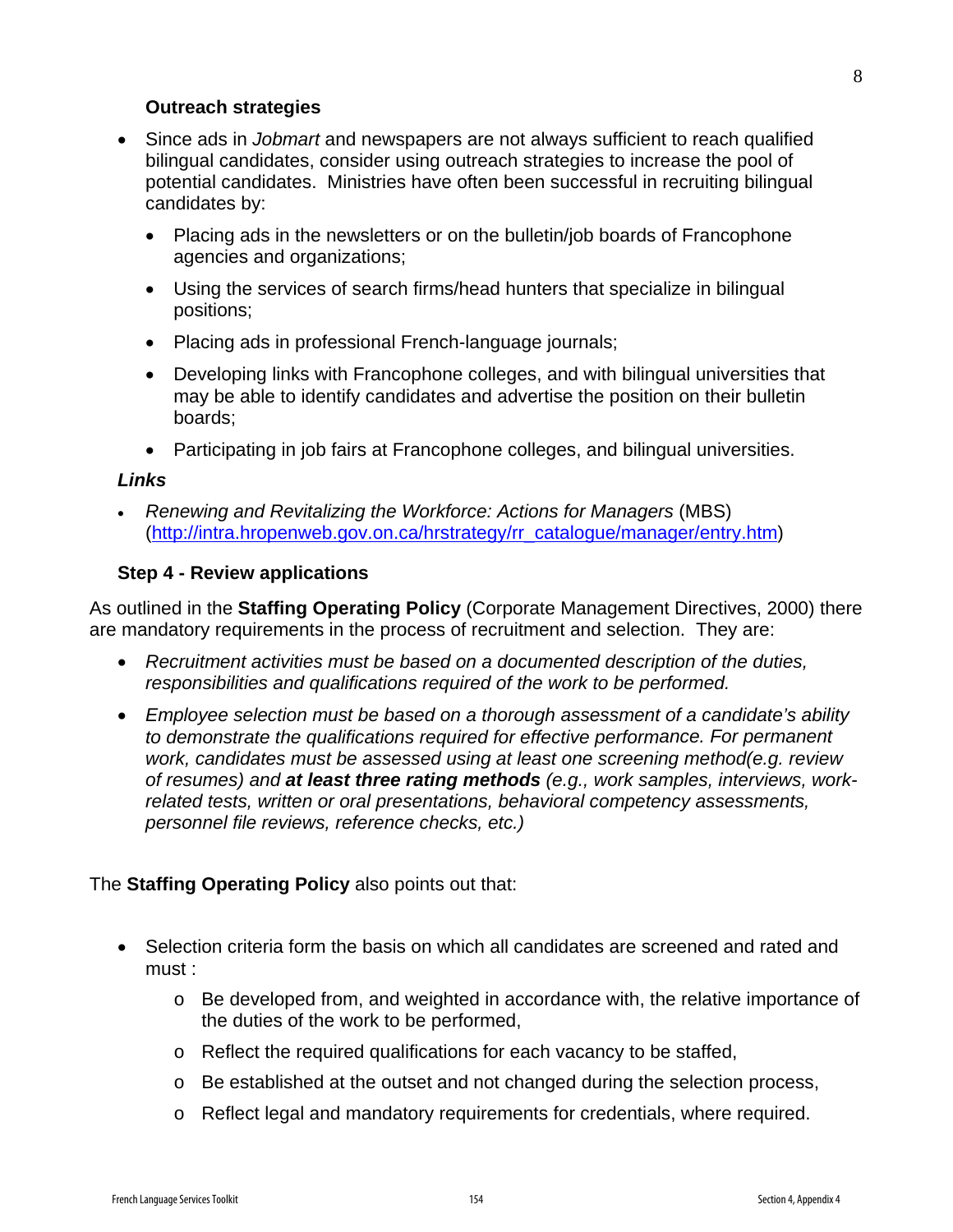- Selection criteria for positions requiring proficiency in French must include Frenchlanguage proficiency at either the advanced or superior level and proficiency in English. It is also important to remember that French-language skills and levels must be identified as mandatory selection criteria and that the ministry French-language Services (FLS) Coordinator must be consulted before any staffing action takes place.
- Candidates applying for a designated position may choose to send their application in French. This correspondence should be treated as any other external correspondence in French. As a result, applications received in French must be responded to in French.

#### *Useful tips*

- If possible, use a standard acknowledgment response that has already been translated into French. The Human Resources Branch may have some samples.
- To ensure that applications received in English and French are given equal consideration, have résumés in French reviewed in confidence by a manager or member of the selection panel who is proficient in French and who understands the duties, responsibilities and requirements of the position being filled.
- Do not ask an applicant who has provided a résumé in French for a résumé in English; if the applicant does not have a résumé in English, the applicant may feel that his/her application in French will not be given equal consideration. In some cases, the manager may wish to have the résumé translated into English.

## **Step 5 – Conduct preliminary screening for French-language proficiency**

When screening candidates applying for a designated position to determine who to interview, managers should first verify whether the candidate states in his/her letter of application or résumé that he/she is proficient in French or that he/she has provided French-language services in the past. If this information is not available, arrange for a bilingual employee to call the candidates and have an informal chat with them to determine if they can speak French.

## **Step 6 – Interview candidates (if interviews used)**

If no preliminary screening for French-language proficiency has been conducted, at least one member of the selection panel, if used, should be present to ask one or two questions in French. If following the interview, candidates are given written tests in English and French, the test in French should complement – not replace – a French-language written proficiency evaluation.

## **Step 7 – Arrange for French-language proficiency evaluations**

The selected candidate should undergo a French-language evaluation for verbal proficiency, and written proficiency if required, before being offered the job to make sure he/she is at the required level.

The OFA strongly encourages all managers to arrange for **formal evaluations** conducted by MBS-approved suppliers for the following reasons:

• suppliers are professionally trained to assess French-language skills;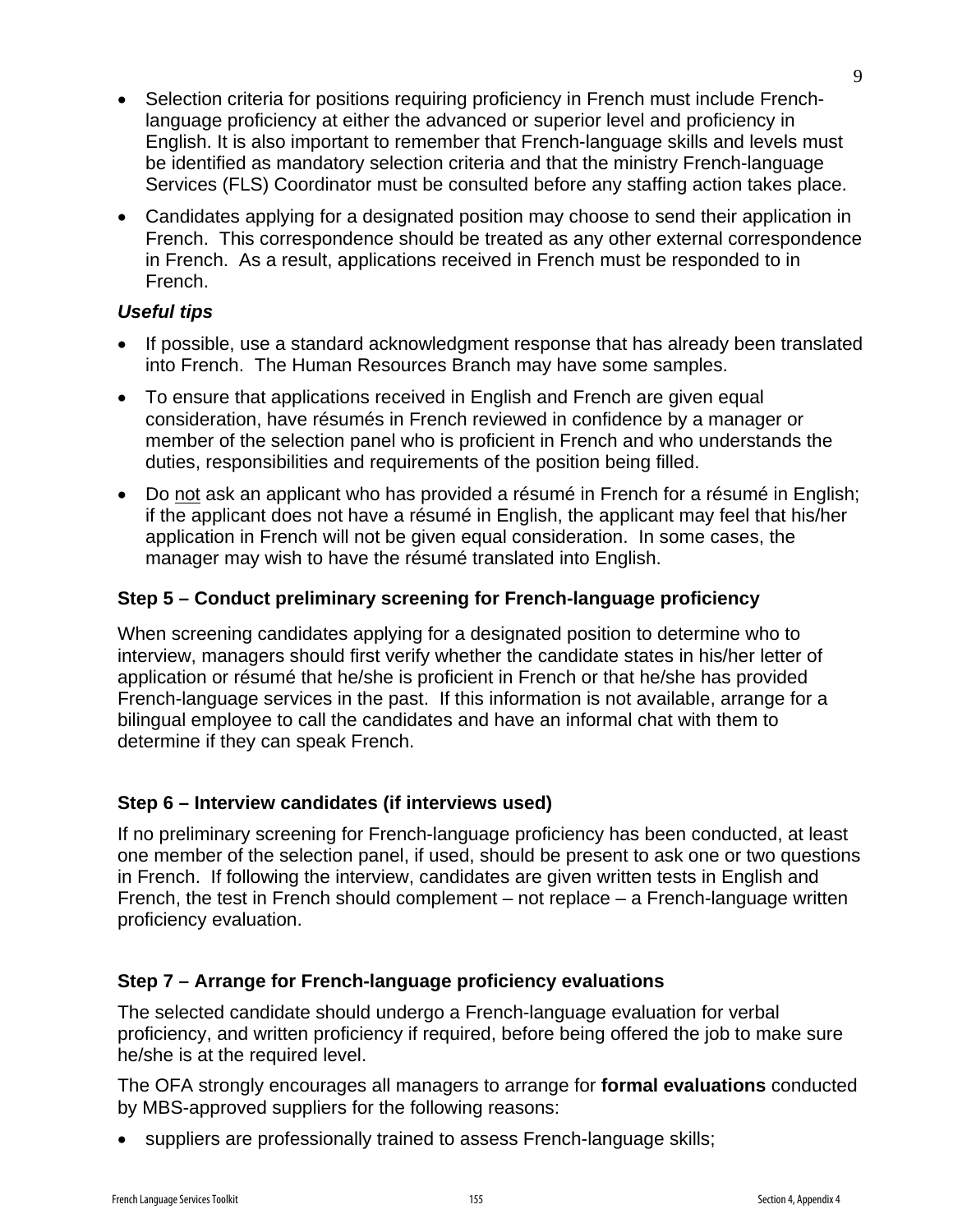- suppliers provide evaluation reports or certificates that identify the candidates' specific proficiency level (e.g., intermediate-plus, advanced, superior);
- the results of the evaluation are transferable to other OPS designated positions requiring the same French-language proficiency level.

The costs associated with the formal evaluations (approximately \$60 per evaluation) are the responsibility of the program area involved in the recruitment.

**Informal evaluations** of verbal and written French-language proficiency are evaluations conducted by a bilingual employee who informally talks to candidates to determine if they can perform certain tasks in French in a particular work context. These evaluations do not specify the exact level of proficiency (e.g., intermediate plus) and whether the candidates' ability in French is transferable to another work context.

## **Useful tips**

- Consult the ministry's French-language services coordinator to find out what measures are in place to evaluate the French-language proficiency level of candidates.
- Ask candidates if they have a certificate from an MBS-approved evaluation services supplier showing that they have the required proficiency. Those who have been previously formally evaluated by an MBS-approved vendor at the required proficiency level do not need to be evaluated again.
- Ask a French-speaking employee to contact candidates by phone and discuss in French the French-language proficiency evaluations being arranged. Candidates who are not in fact bilingual and who did not know that they would be evaluated for their French-language skills may withdraw from the competition at this stage.

#### *Links*

- *French-language Training & Evaluation Guideline* (MBS), (http://intra.cpb.gov.on.ca/pdf/Frtraing.pdf)
- *List of French-language proficiency evaluators approved by MBS,* SSB intranet site. ()

#### **Step 8** – **Record the French-language proficiency level of candidates**

When the position is filled, the manager is responsible for recording the French-language proficiency level of the selected candidate. It is expected that WIN will be able to record this information at a future date.

#### *Useful tips*

- The language proficiency results of external candidates whose French-language skills were formally evaluated but who were not hired should be kept on file for 6 months with the candidates' consent.This information can be used to identify potential candidates for other designated positions.
- All candidates who were formally evaluated for their French-language proficiency should be given copies of their evaluation report or certificate for their personal files. If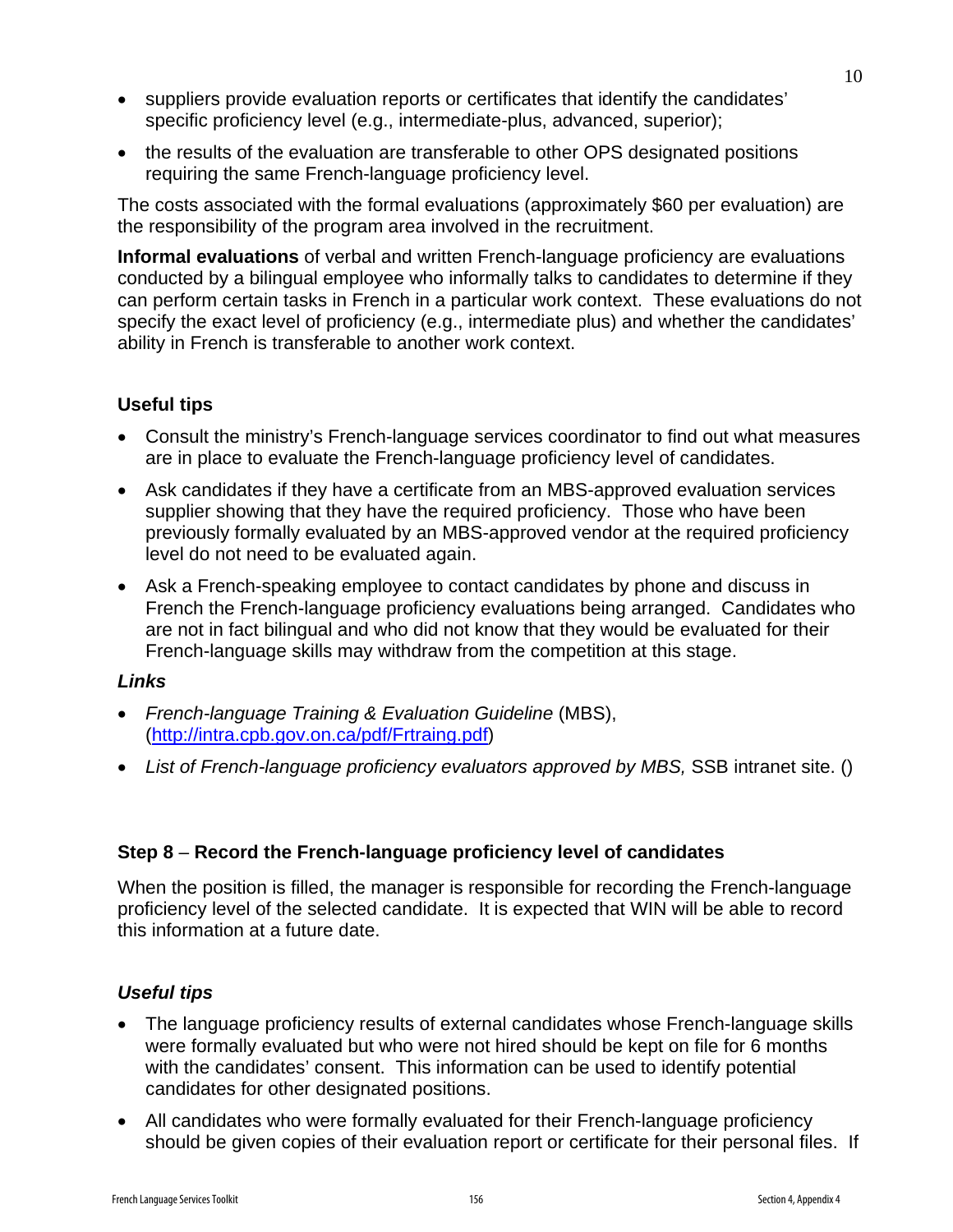they apply again for a designated position and this information is no longer kept on file, they can provide proof that they have already been evaluated.

## **4. HOW TO BACK-FILL A DESIGNATED POSITION**

When an employee in a designated position takes a temporary assignment or leave of absence from work, the best way to maintain the program area's level of French-language services is to back-fill the position with a person who has the French-language proficiency level and all other skills required for the job.

Consult your ministry's French-language services coordinator if you need advice and assistance to back-fill a designated position.

### **5. WHAT TO DO WHEN THE INITIAL SEARCH IS UNSUCCESSFUL**

If after having followed all the recruitment procedures to fill a designated position, you are unable to find a qualified bilingual candidate, consider outreach strategies (see *3. Post job ad, Useful tips, outreach strategies*).

If the outreach strategies utilized do not lead to the hiring of a qualified bilingual candidate, consult your ministry's French-language services coordinator. Together, you can explore whether alternative measures are possible, such as transferring the designation within your program area to another equivalent vacant position (e.g. administrative, technical, policy-related). These options must be weighed carefully as to not adversely affect an area's overall capacity to provide service of equal quality and accessibility in English and French.

In any situation where your best efforts are not yielding the required results, continue consulting your ministry's FLS coordinator for information and advice.

#### *Useful tips*

• Document all your efforts to fill the position (e.g., open competition, outreach efforts, formal evaluation results).

## **6. HOW TO ABOLISH A DESIGNATED POSITION**

Restructuring exercises, program reviews and other organizational changes may lead to the abolition of designated positions. However, when such a situation occurs, it is most important to ensure that designated positions remain in sufficient numbers to ensure that any service that continues to be offered also continues to be offered in French.

**Please note that relevant collective agreements, the Public Service Act, Regulation 977, the Operating Procedure for the Workforce Adjustment of Employees in the Management Compensation Plan and Excluded Category, and all other relevant legislation, policies, guidelines and procedures must be followed.** 

The following describes the steps to abolish a designated position:

**Step 1 -** Inform your ministry's French-language services coordinator of your intention to abolish a designated position as a result of restructuring. Explain rationale for the decision.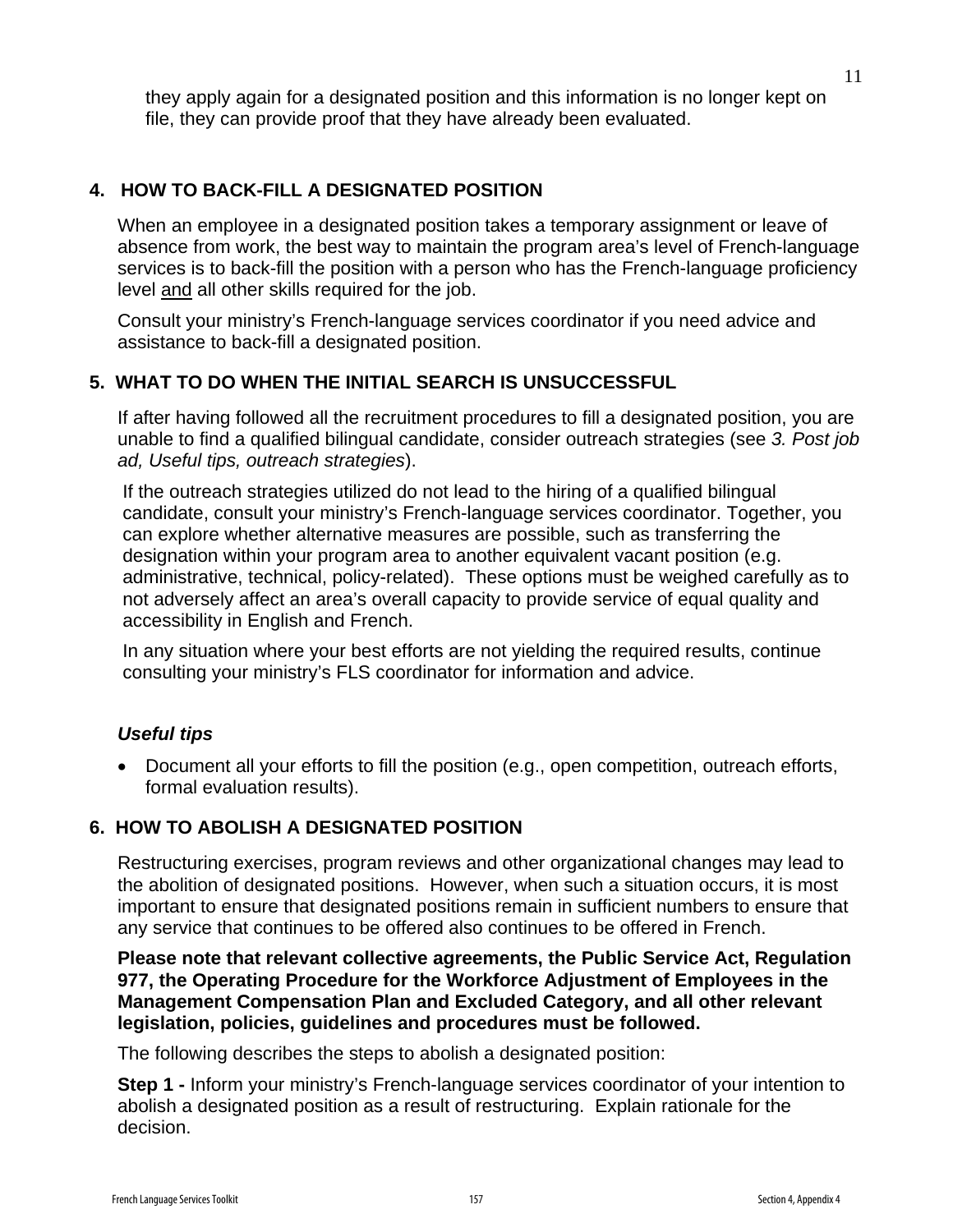**Step 2 -** The coordinator will seek authorization from the deputy minister to proceed with the abolition of the designated position and the deputy minister will in turn inform the OFA.

#### **7. STRATEGIES TO RECRUIT BILINGUAL CANDIDATES**

Program areas that continue to have difficulty recruiting bilingual employees for certain designated positions may need to work in close collaboration with their ministry's Frenchlanguage services coordinator to develop some medium and long-term strategies that will eventually produce the bilingual workforce that is needed.

#### *Useful tips*

- Contact Francophone colleges and work with them to develop training programs that will produce graduates who will have the technical skills that are needed for certain positions and who may be fluent in English and French.
- Work with other ministries to promote career opportunities for bilingual people within the Ontario government.
- Consider having a ministry booth at job fairs held in areas designated under the *FLSA*.
- Signal your interest to MBS in having French-speaking interns assigned to your area.
- Encourage French-speaking staff to participate in mentoring or career development programs in order to eventually access bilingual positions with a higher classification level.

## **8. BUMPING RIGHTS AND DESIGNATED POSITIONS**

Please see applicable collective agreement provisions regarding bumping, and contact your Human Resources Branch if you have any questions.

#### **9. REPORTS ON DESIGNATED POSITIONS**

Deputy ministers are required to submit an annual report to the OFA on the status of designated positions within their ministry. This report is prepared by the ministry's French-Language services coordinator. The information pertaining to each ministry is incorporated in a report prepared by the OFA for the Minister Responsible for Francophone Affairs.

#### **10. STRATEGIES TO RETAIN STAFF IN DESIGNATED POSITIONS**

Bilingual employees are in demand. When you have staff in designated positions, do what you can to support them in offering high quality French-language services and encourage them to stay. Here are seven retention strategies:

#### **Provide appropriate equipment and supplies**

Staff in designated positions may need equipment that will help them perform their French-language services duties, such as:

- A keyboard programmed to produce French-language diacritics, such as accents;
- A French spell-check program;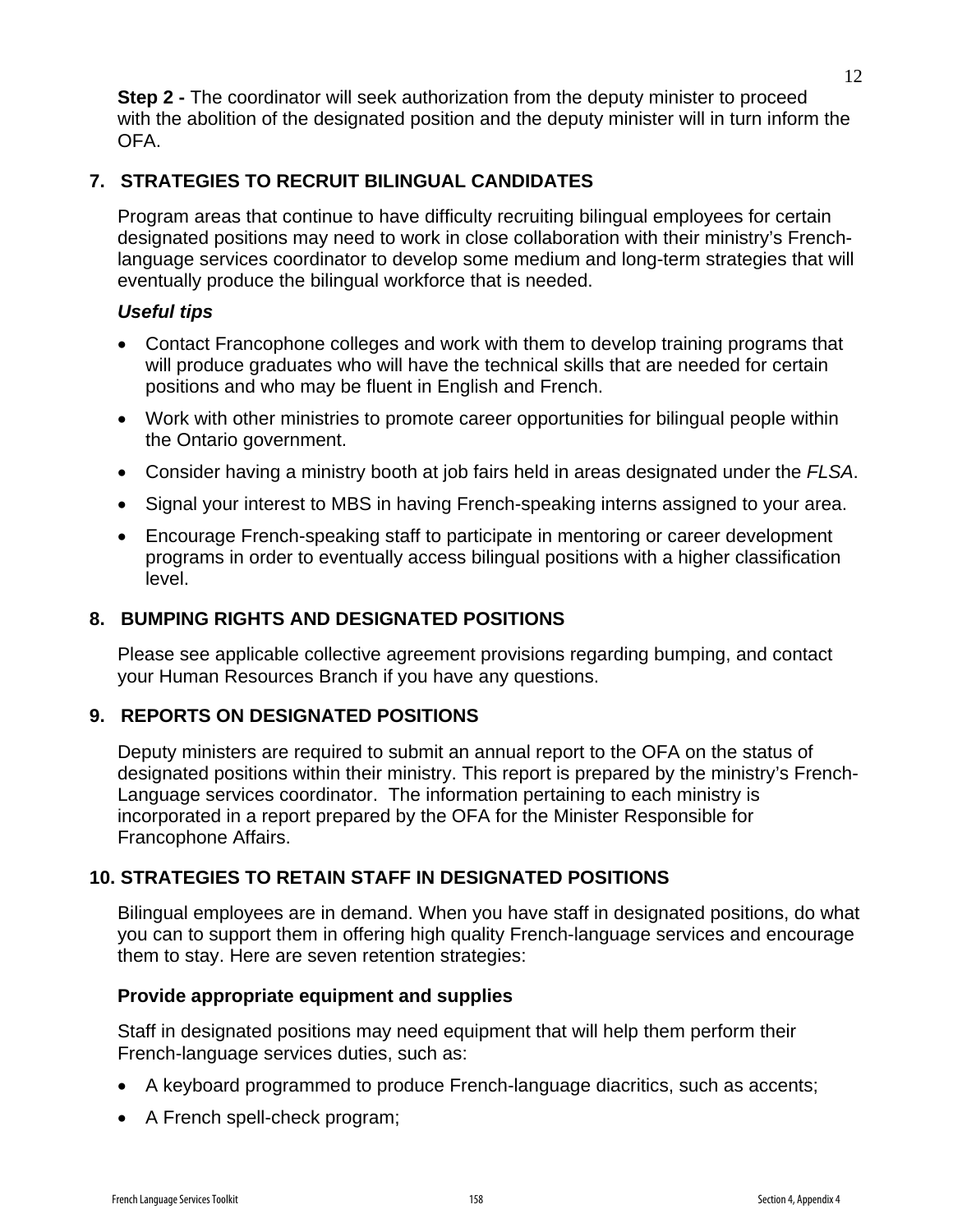• French dictionaries (e.g., *Le Robert*) and English-French and French-English dictionaries (e.g., *Robert & Collins*).

They should also know how to conduct an online terminology search using the ONTERM database, which gives the official Government of Ontario English and French terminology. If staff members in designated positions have business cards, the cards should be in a bilingual format.

## *Link*

- *How Do I Make Accents?*, OFA's Intranet site, Communications http://intra.ofa.gov.on.ca/Communications/communications.html
- ONTERM, (http://www.onterm.gov.on.ca/)
- DICO, on-line French-English-French Dictionary (http://www.net-dico.com/)

#### **Do not require staff in designated positions to perform tasks that are not part of their job descriptions**

Bilingual candidates may be reluctant to apply for designated positions because they fear managers will ask them to perform tasks for which they lack the training and experience. They may also fear that their workload will be much heavier than the workload of their unilingual colleagues.

It should be noted that most people in designated positions are not hired as translators and are not trained to provide translation services. Although they may be able to prepare letters in French and review materials received in French (e.g., proposals from Francophone organizations), they should not be asked to translate documents or publications aimed at the general public (e.g., brochures, ads, forms). Managers must ensure that all publications for general distribution to the public in designated areas are translated (from English to French) by an MBS-approved translation services supplier.

Employees in designated positions should also not be asked to provide simultaneous translation services for conferences or in complex situations such as those related to legal procedures. This should be done by professional interpreters.

## *Useful tips*

- Most ministries have an employee who is responsible for coordinating translation requests. If you do not know who this employee is, contact your ministry's Frenchlanguage Services Coordinator.
- If you require the services of an interpreter, contact the Association of Translators and Interpreters of Ontario at 1-800-234-5030.

#### *Links*

• *English and French-English Translation and Proofreading Services Operating Policy*, (http://intra.cpb.gov.on.ca/pdf/Transrvd.pdf)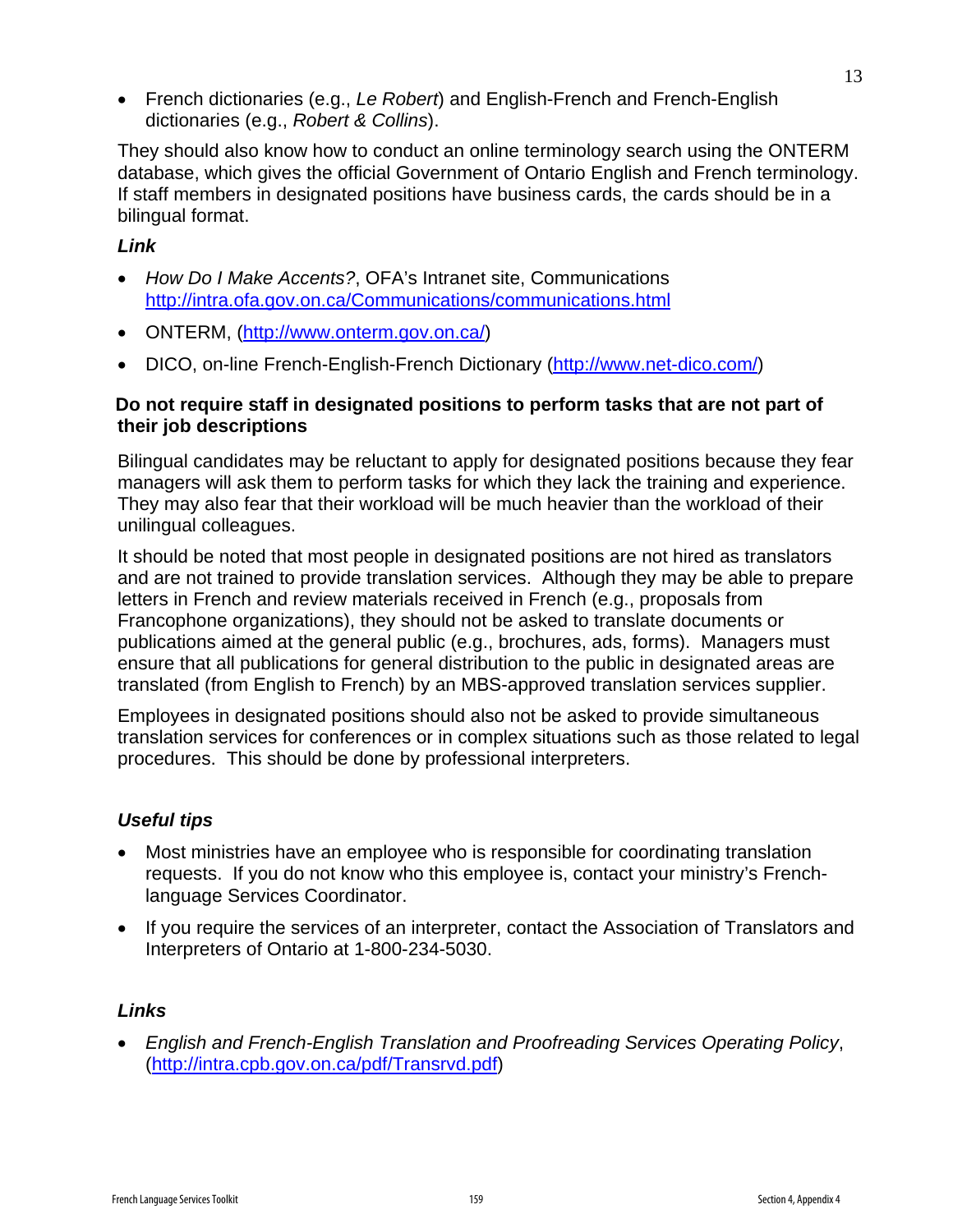#### **Encourage partnerships with other bilingual colleagues**

An employee in a designated position may be the only employee in the program area who speaks and/or writes French, and may have few opportunities to discuss issues related to French-language services with peers. This can be a serious problem for employees who are expected to answer inquiries or write letters in French, or review materials received in French. While a letter written in English will be proof-read and checked by many employees throughout the approval process, there may be no other bilingual employee within a program area to proof-read a letter in French. Only a few ministries have bilingual staff (e.g., translators) who are responsible for proof-reading documents written in French by staff, such as correspondence and presentation material.

### *Useful tips*

- If there is no employee responsible for proof-reading documents written in French, encourage staff in designated positions to develop partnerships with colleagues in designated positions to check each other's documents in French.
- Provide opportunities for staff in designated positions to meet (face-to-face or by teleconference) with other ministry staff in designated positions to discuss common issues and concerns about French-language services.
- Encourage all staff to contact the ministry's French-language services coordinator for information on French-language services requirements.

#### **Provide opportunities to maintain French-language skills**

Some employees in designated positions may receive very few calls or requests in French, and have few opportunities to speak or write in French. Staff in professional level positions may have few opportunities to make presentations to French-language groups or to participate in consultations involving the Francophone community.

This can make it difficult for staff in designated positions to maintain or upgrade their verbal or written French-language skills and to offer quality French-language services to the public.

#### *Useful tips*

- Offer training in French to staff in designated positions to maintain or upgrade their French-language skills (e.g., grammar refresher, business writing, presentation skills, group facilitation). *Note:* Ministry program areas generally fund French-language training out of their general budget for training.
- Offer French-language training to employees who are at least at the intermediate French-language proficiency level to allow them to reach the advanced level and be considered for some bilingual positions and broaden the pool of potential candidates for designated positions.
- Encourage staff in designated positions to attend conferences and seminars that are available in French.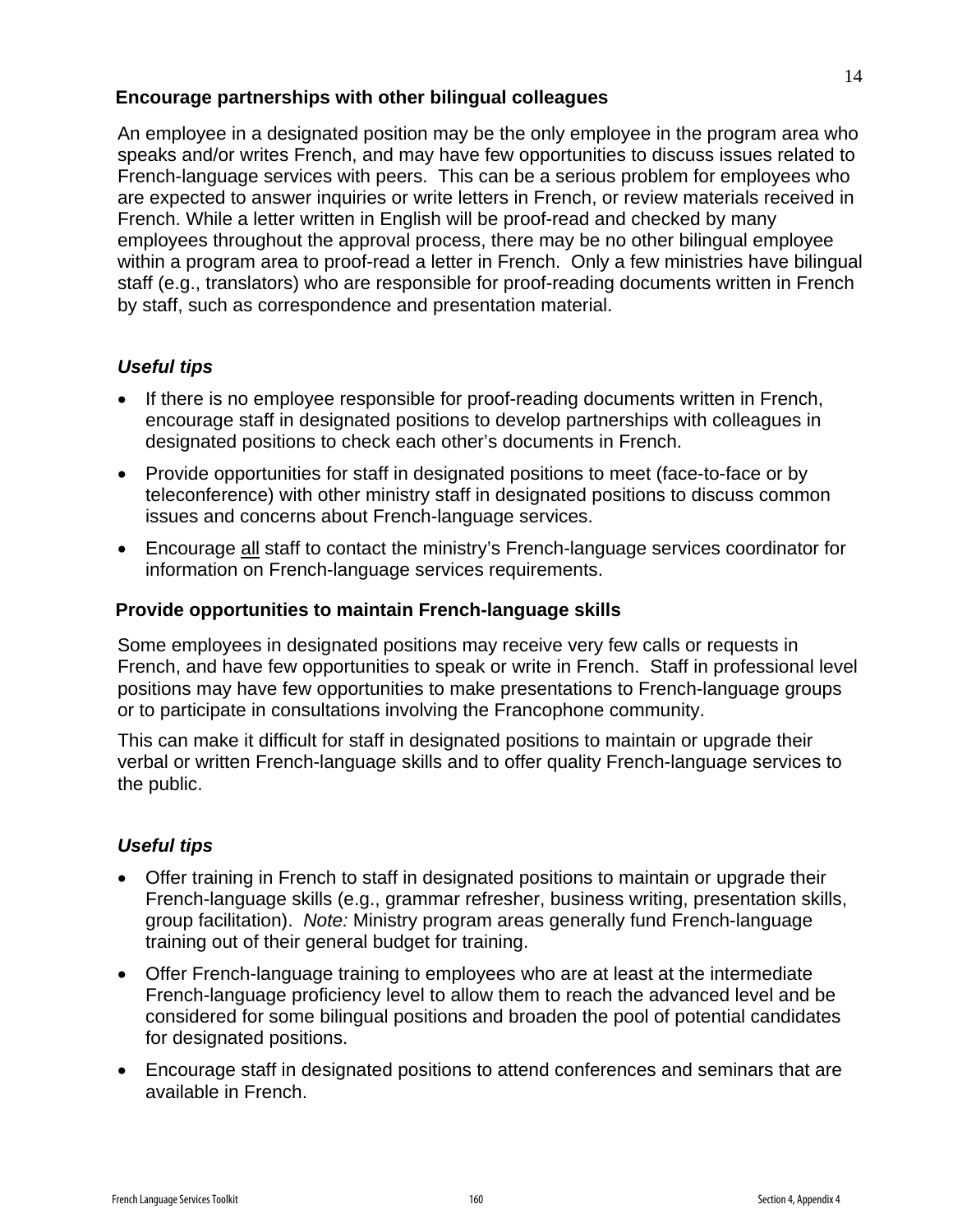- Work with other program areas to organize meetings for bilingual staff and arrange for presentations to be given in French by bilingual OPS staff on issues related to French-language services or other issues or subjects of interest.
- Consult your ministry's French-language services coordinator to obtain information on French-language training suppliers and for advice or assistance on organizing other training or events in French for bilingual staff.

#### **Provide career development opportunities**

Bilingual candidates, internal or external to the OPS, will be more willing to apply for designated positions if they feel that they will have the same career development and learning opportunities as employees in non-designated positions (e.g., acting assignments, secondments). Managers should ensure that employees in designated positions have the same career development and learning opportunities as staff in nondesignated positions.

#### Reference: *4. How to back-fill a Designated Position*

### *Useful tip*

• When an employee in a designated position changes positions within a unit or branch, whether temporarily or permanently, it may be possible to temporarily transfer the designation to that position. In this way, the employee has the career development opportunity and the program still meets its French-language requirements. Consult your ministry's French-language services coordinator if you wish to make such a change.

#### **Educate all staff about French-language services procedures**

Managers need to ensure that all employees know who is responsible for providing services in French within the program area. This will allow for calls from French-speaking members of the public to be transferred promptly to an employee who speaks French. All staff should also be familiar with French-language services requirements. For instance, staff answering main phone lines should answer with a bilingual greeting, such as "Ministry of Environment, Bonjour", to indicate that services are available in French.

#### *Useful tips*

- Make sure that employees answering general inquiry phone lines have a list of names and phone numbers of employees in designated positions. They should also know when these employees are away and who provides back-up French-language services. If you have bilingual employees in non-designated positions who are willing to occasionally provide services in French, include them in the list.
- Staff answering general inquiry phone lines should be encouraged to use the phrase "Un instant, s'il vous plaît" (meaning "One moment please") before promptly transferring a French-language call.

#### *Links*

• http://intra.ofa.gov.on.ca/ and http://www.ofa.gov.on.ca/english/indexeng.htm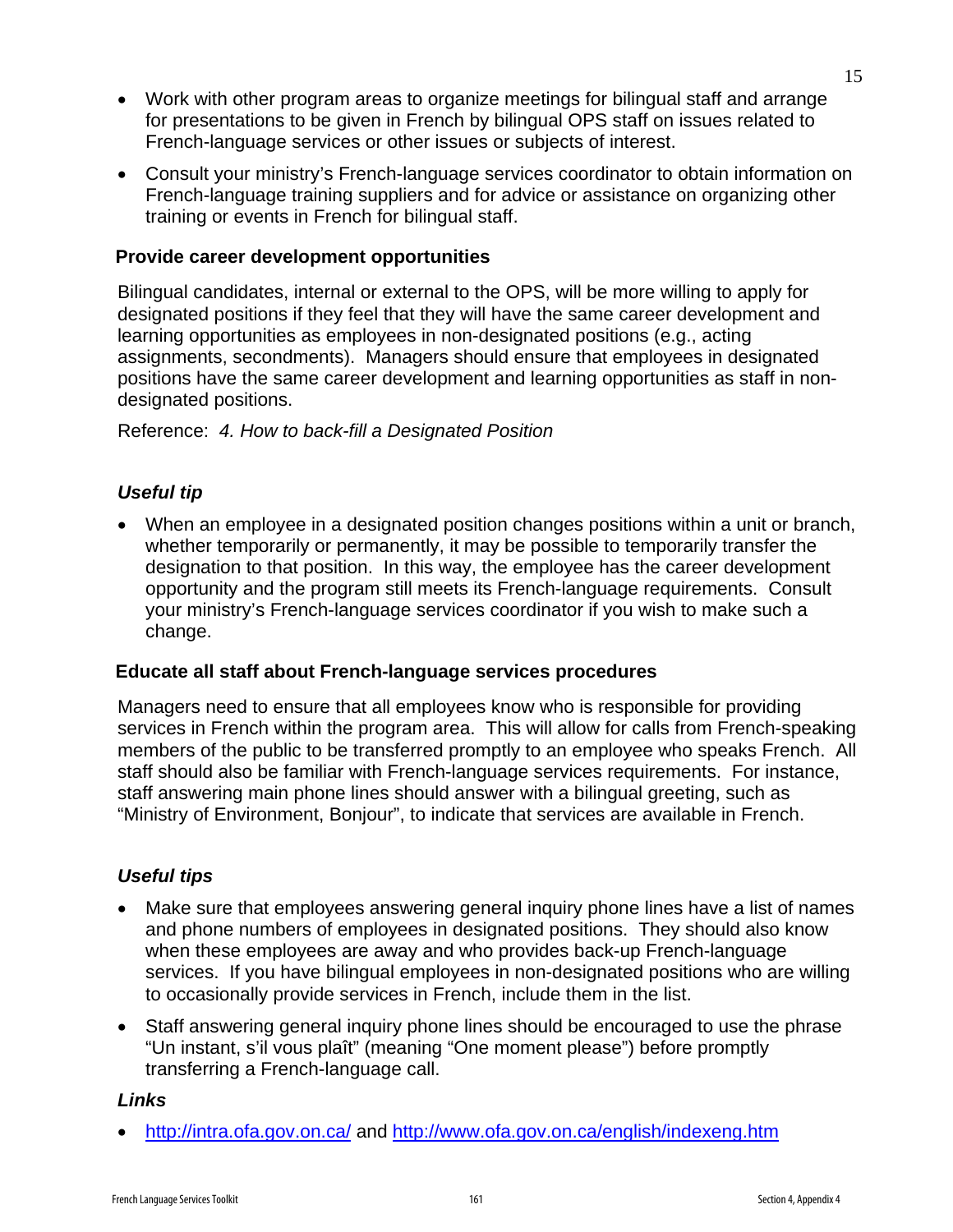#### **Provide formal recognition by including French-language services in job performance reviews**

All staff members, from front-line to senior management staff, in central offices or offices located in or serving designated areas, are accountable for the effective planning and delivery of French-language services. Whether or not their positions are designated, all employees must follow OPS directives and guidelines related to services in French. This aspect of their work should be reflected in their performance agreement and discussed during their performance review.

### *Useful tips*

- In the context of your own performance review, discuss your responsibilities related to French-language services with your supervisor.
- When reviewing the performance of staff, discuss responsibilities related to Frenchlanguage services with each employee, as well as the resources and French-language training needed to provide high quality French-language services.

#### *Link*

• *Performance Management Operating Policy,* HR OpenWeb intranet site (http://intra.cpb.gov.on.ca/pdf/Perfmgmtop.pdf)

## **11. ROLES AND RESPONSIBILITIES OF KEY PLAYERS**

#### **Minister Responsible for Francophone Affairs**

The Minister Responsible for Francophone Affairs is responsible for the administration of the *FLSA*.

#### **Secretary of Cabinet**

As the most senior public servant in the Ontario government, the Secretary of Cabinet assesses the performance of deputy ministers. Customer services, including Frenchlanguage services, are an important component of the performance contract of deputy ministers.

#### **Management Board Secretariat (MBS)**

MBS sets the corporate requirements for human, financial and physical resources and the service delivery standards for ministries and agencies. Its policies, directives and guidelines must take into account legislated French-language requirements. MBS also manages the WIN system, which can produce required reports on designated positions.

## **Office of Francophone Affairs (OFA)**

The OFA is a central agency that assists the Minister Responsible for Francophone Affairs with the administration of the *FLSA*. It sets OPS policies, procedures and guidelines with respect to the planning and delivery of provincial government services in French. It works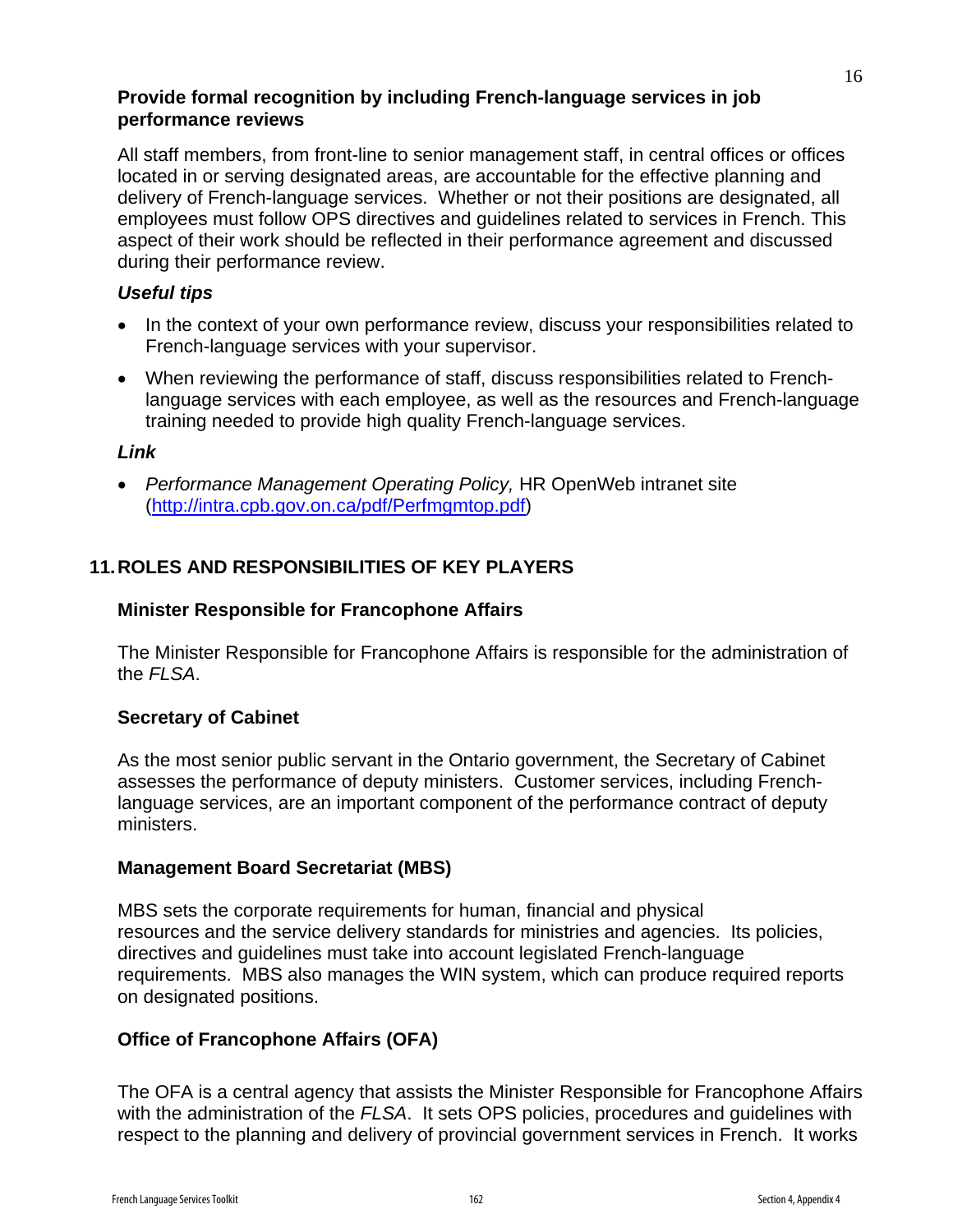closely with ministry French-language Services Coordinators to monitor compliance with the *FLSA*. It reviews requests to abolish designated positions as well as ministry annual reports on designated positions. It reports to the Minister Responsible for Francophone Affairs on the status of French-language services in the Ontario public service.

#### **Deputy ministers**

Each deputy minister is accountable to the Executive Council for the implementation of the *FLSA* and the quality of French-language services in his or her ministry. Deputy ministers are required to put in place adequate resources and mechanisms to meet the needs of Ontario's Francophone community. They are also responsible for submitting to the OFA an annual report on the status of French-language services in their ministry including information on designated positions.

### **French-language Services Coordinators**

The duties of French-language Services Coordinators consist mainly of management functions for the integration of French-language services into ministry activities and into service delivery processes. They include short-term and long-term strategy and action planning, policy development, consultation, enforcement and monitoring, facilitation, problem solving, liaison and communication, outreach and community relations. Frenchlanguage Services Coordinators also provide advice regarding the management and staffing of designated positions; may assist with recruitment, interviewing and coordination of French-language proficiency evaluation. They review proposed changes to the status of designated positions and seek authorization from the Deputy Minister to abolish designated positions. They also prepare an annual report on designated positions to submit to the OFA.

#### **Program area managers**

Managers of program areas that plan and/or deliver services to the public in designated areas are responsible for ensuring that all of their staff members comply with Frenchlanguage services government directives and guidelines. They must ensure that their program areas have sufficient bilingual staff in designated positions to provide high quality French-language services. They are responsible for staffing and managing designated positions.

#### **Employees**

All employees in central offices or offices located in or serving designated areas who are involved in the planning and/or delivery of services to the public are responsible for ensuring that French-speaking Ontarians have access to services in French that are equivalent in quality and accessibility to those offered in English. Employees in designated positions are responsible for the delivery of high quality French-language services.

17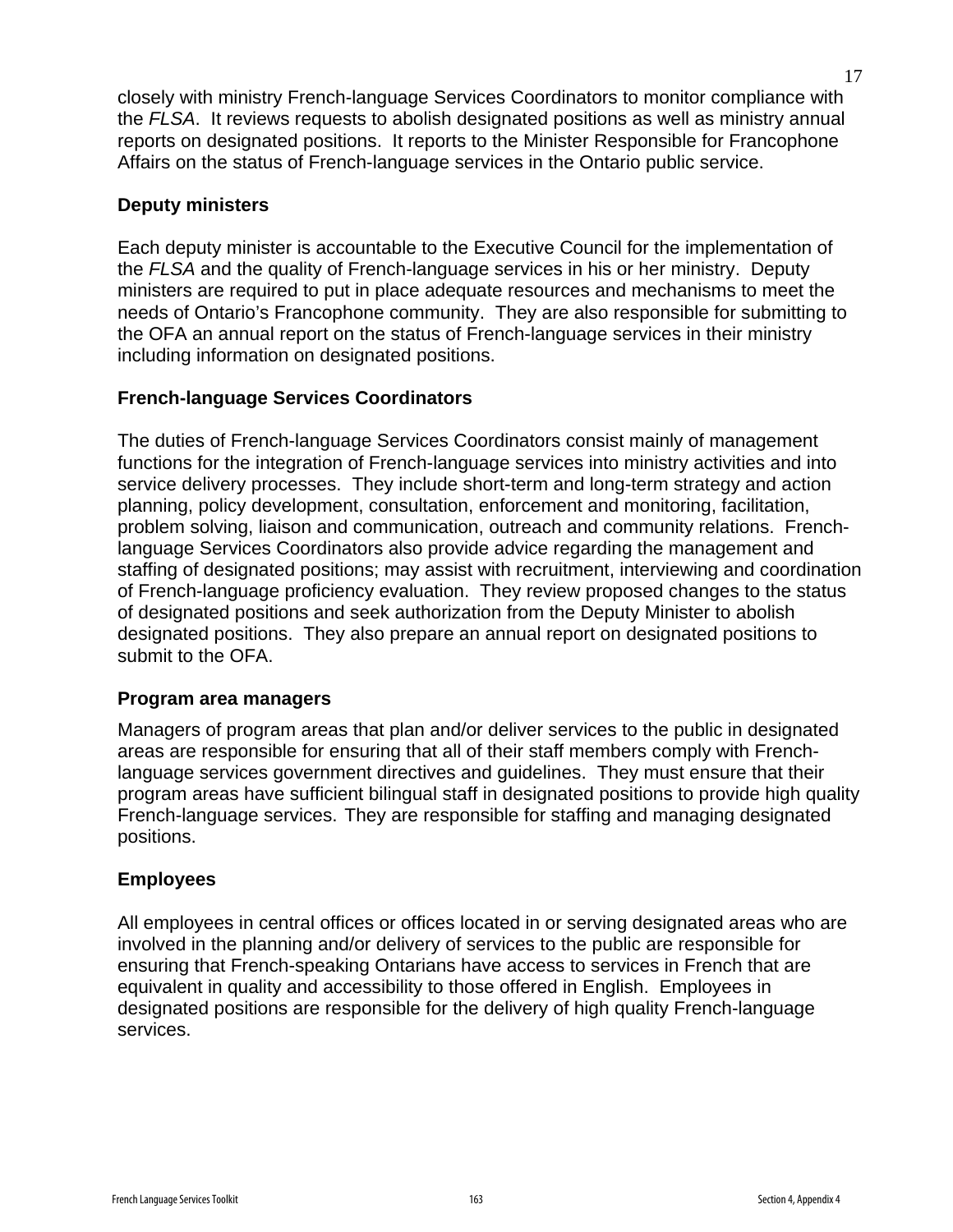#### **Human resources consultants**

Human resources consultants are responsible for providing advice and assistance to managers with respect to the application of legislation, policies, guidelines, and collective agreement provisions related to the staffing and management of designated positions.

#### **Government Translation Service Unit (Management Board of Cabinet)**

The Government Translation Service Unit selects suppliers of translation. It also manages large or complex translation projects. It provides standardization of French terminology specific to the Ontario government.

#### **Shared Services Bureau (SSB) (Management Board of Cabinet)**

SSB is responsible for maintaining vendors of record for both French-language training and French-language competency evaluation. SSB is also responsible for providing corporate clearance (or assigning surplus employees) prior to a manager proceeding to posting.

#### **12. CONCLUSION**

As the Ontario Public Service strives to renew and revitalize its workforce, it faces stiff competition from other employers bidding for the same human resources. Recruiting people for designated positions who have the required French-language proficiency level and the other qualifications for the job can be a challenge, especially for specialized or professional level positions.

Managers should work closely with their ministries' French-language services coordinators to make sure that all reasonable efforts are made to recruit qualified staff for designated positions and ensure that their program areas have the capacity to provide high quality French-language services to French-speaking clients.

## **13. Qs & As**

#### **1) How does a manager determine which position(s) to designate when his/her program area is going to be responsible for the delivery of new and expanded programs?**

In consultation with the ministry's French-language services coordinator and the local human resources consultant, managers should ensure that positions are designated to cover all tasks related to the planning and delivery of services for the public in French at central offices and offices located in or serving designated areas. For instance,

- Administrative (e.g., receptionists, administrative assistants);
- Communications (e.g., communications advisers, media relations officers);
- Human resources (e.g., human resources consultants);
- Inspection, investigation and enforcement (e.g., police officers, conservation officers);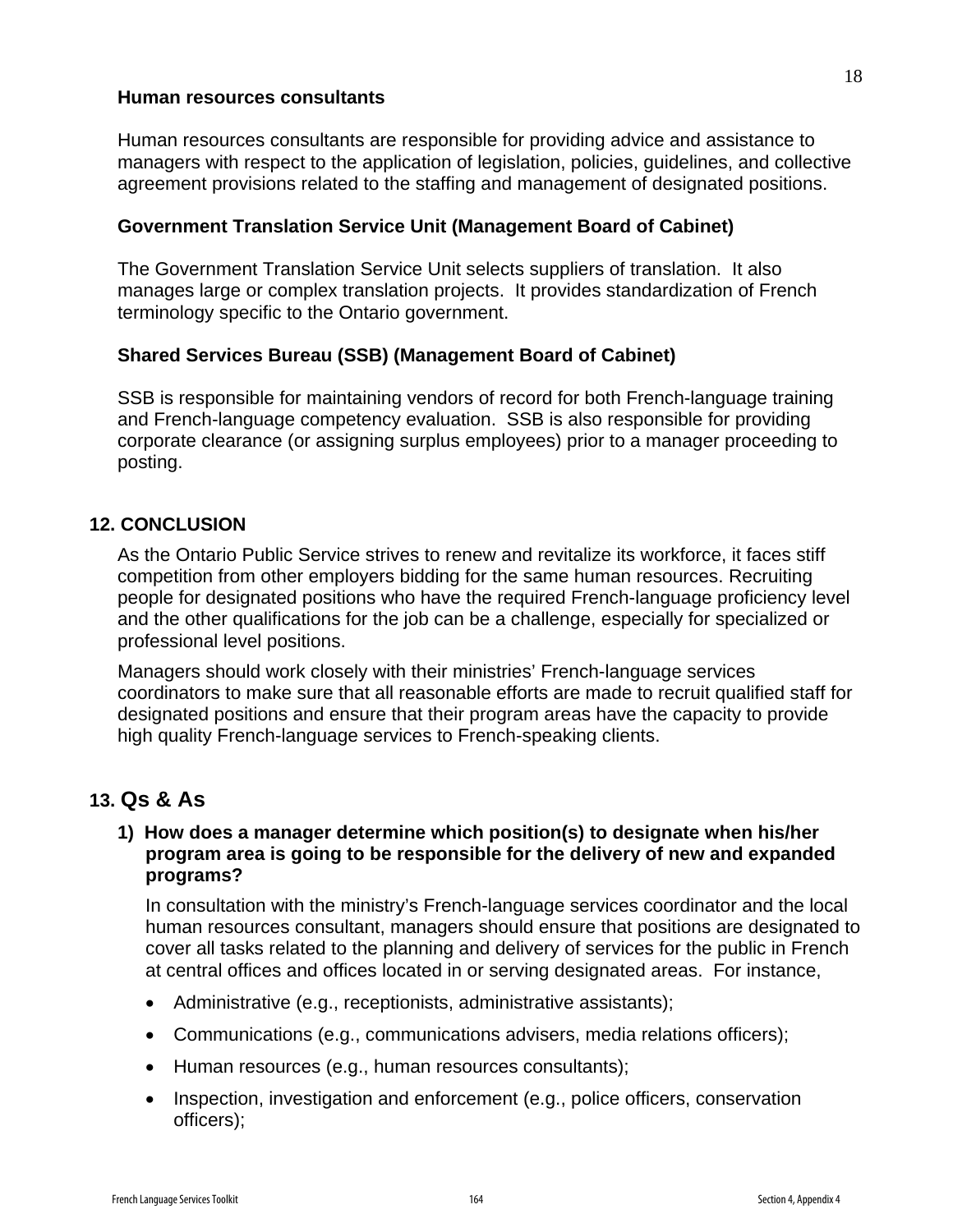- Operational (e.g., radio dispatchers);
- Policy and program development, stakeholder relations and public consultations (e.g., policy analysts, program consultants);
- Technical (e.g., technicians with contacts with the public);
- Specialized (e.g. engineers, biologists with contacts with the public).

In addition, ministries should consider designating management and senior management positions as well as positions of individuals responsible for proof-reading French-language publications, forms and documents aimed at the general public (after translation and before printing), correspondence written by staff in French and assisting the Webmaster with the development and updating of the government's French-language web sites.

It should be noted that both classified and unclassified positions can be designated.

Other factors to consider when determining how many designated positions are needed include the potential volume of contact with French-speaking clients and Francophone groups, the number of hours the office is open and the number of shifts scheduled.

Reference: *2. How to decide which positions should be designated.* 

### **2) Who determines the required French-language proficiency levels?**

The manager, in consultation with the ministry's French-language services coordinator and the local Human Resources consultant, reviews the job description and determines if the position requires both verbal and written French-language skills at the advanced or superior levels as specified by the guidelines. Once the Frenchlanguage requirements and skills levels have been established for the position, the information should be recorded in the WIN system.

Reference: *3. How to fill a designated position, Step 1* 

## **3) What can be done to attract a good selection of qualified bilingual candidates?**

Since ads in *Jobmart* and newspapers are not always sufficient to reach qualified bilingual candidates, managers should consider using outreach strategies to increase the pool of potential candidates. Ministries have often been successful at recruiting bilingual candidates by:

- Placing ads in the newsletters or on the bulletin boards of Francophone agencies and organizations;
- Developing links with Francophone colleges, and with bilingual universities that may be able to identify candidates and advertise the position on their bulletin boards;
- Participating in job fairs at Francophone colleges.

Reference: *3. How to fill a designated position, Step 3*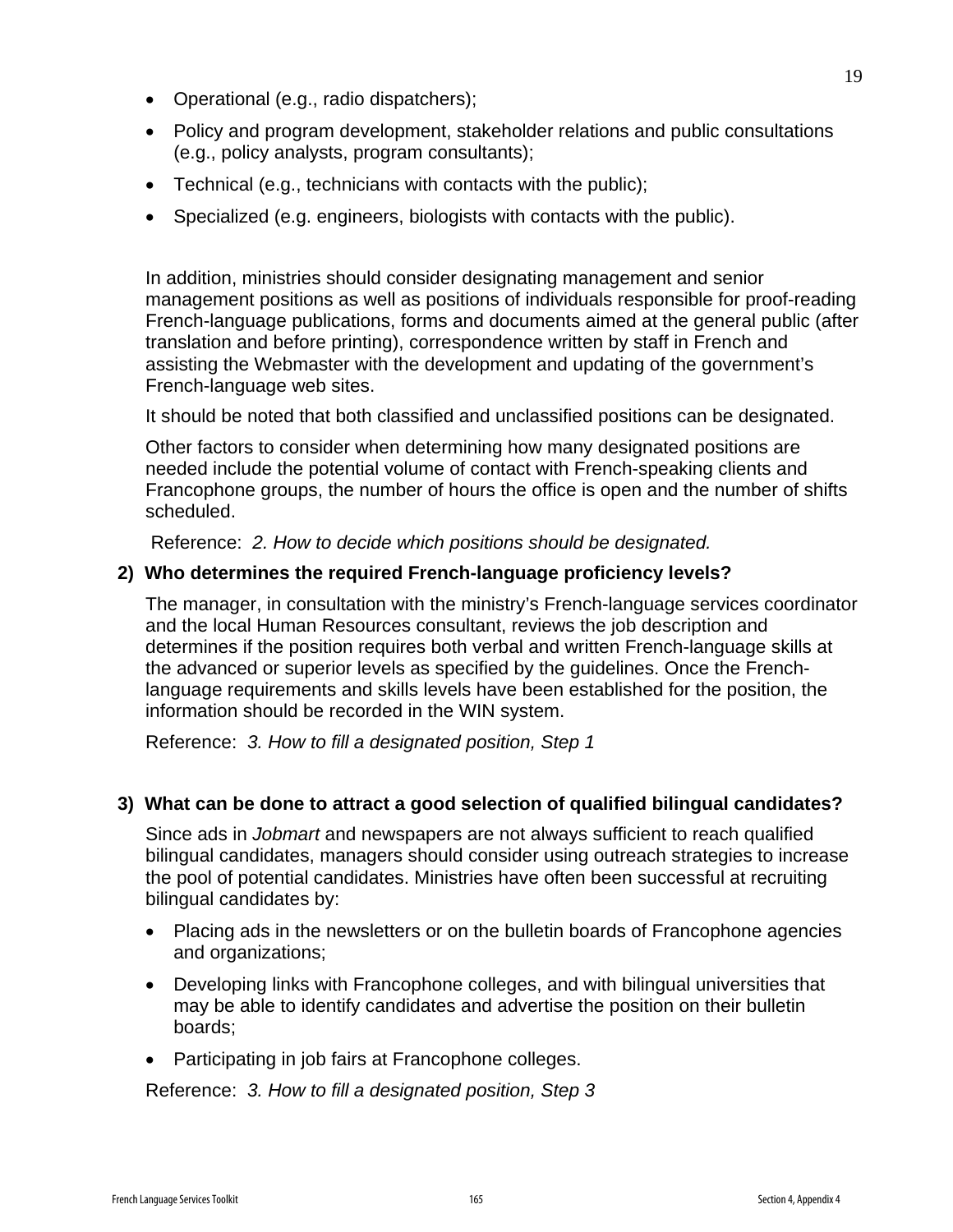#### **4) Should formal or informal French-language services evaluations be conducted?**

The OFA strongly encourages all managers to arrange for **formal evaluations** conducted by MBS-approved suppliers for the following reasons:

- Suppliers are professionally trained to assess French-language skills;
- Suppliers provide evaluation reports or certificates that identify the candidates' specific proficiency level (e.g., intermediate-plus, advanced, superior);
- The results of the evaluation are transferable to other OPS designated positions requiring the same French-language proficiency level;

The costs associated with the formal evaluations (approximately \$60 per evaluation) are the responsibility of the program area involved in the recruitment.

**Informal evaluations** of verbal and written French-language proficiency are evaluations conducted by a bilingual employee who informally talks to candidates to determine if they can perform certain tasks in French in a particular work context. These evaluations do not specify the exact level of proficiency (e.g., intermediate plus) and whether the candidates' ability in French is transferable to another work context.

Reference: *3. How to fill a designated position, Step 5* 

#### **5) Can a manager back-fill a designated position with a unilingual incumbent?**

When an employee in a designated position takes a temporary assignment or leave of absence from work, the best way to maintain the program area's level of Frenchlanguage services is to back-fill the position with a person who has the Frenchlanguage proficiency level and all other skills required for the job.

Managers should consult their ministry' French-language services coordinator if they need advice and assistance to back-fill a designated position.

Reference: *4. How to back-fill a designated position* 

#### **6) What if all the recruitment procedures to fill a designated position have been followed and there is no candidate with the French-language proficiency level and the other skills required for the job?**

If after having followed all the recruitment procedures to fill a designated position, you are unable to find a qualified bilingual candidate, consider outreach strategies (see *3. Post job ad, Useful tips, outreach strategies*).

If the outreach strategies utilized do not lead to the hiring of a qualified bilingual candidate, consult your ministry's French-language services coordinator. Together, you can explore whether alternative measures are possible, such as transferring the designation within your program area to another equivalent vacant position (e.g. administrative, technical, policy-related). These options must be weighed carefully as to not adversely affect an area's overall capacity to provide service of equal quality and accessibility in English and French.

In any situation where your best efforts are not yielding the required results, continue consulting your ministry's FLS coordinator for information and advice.